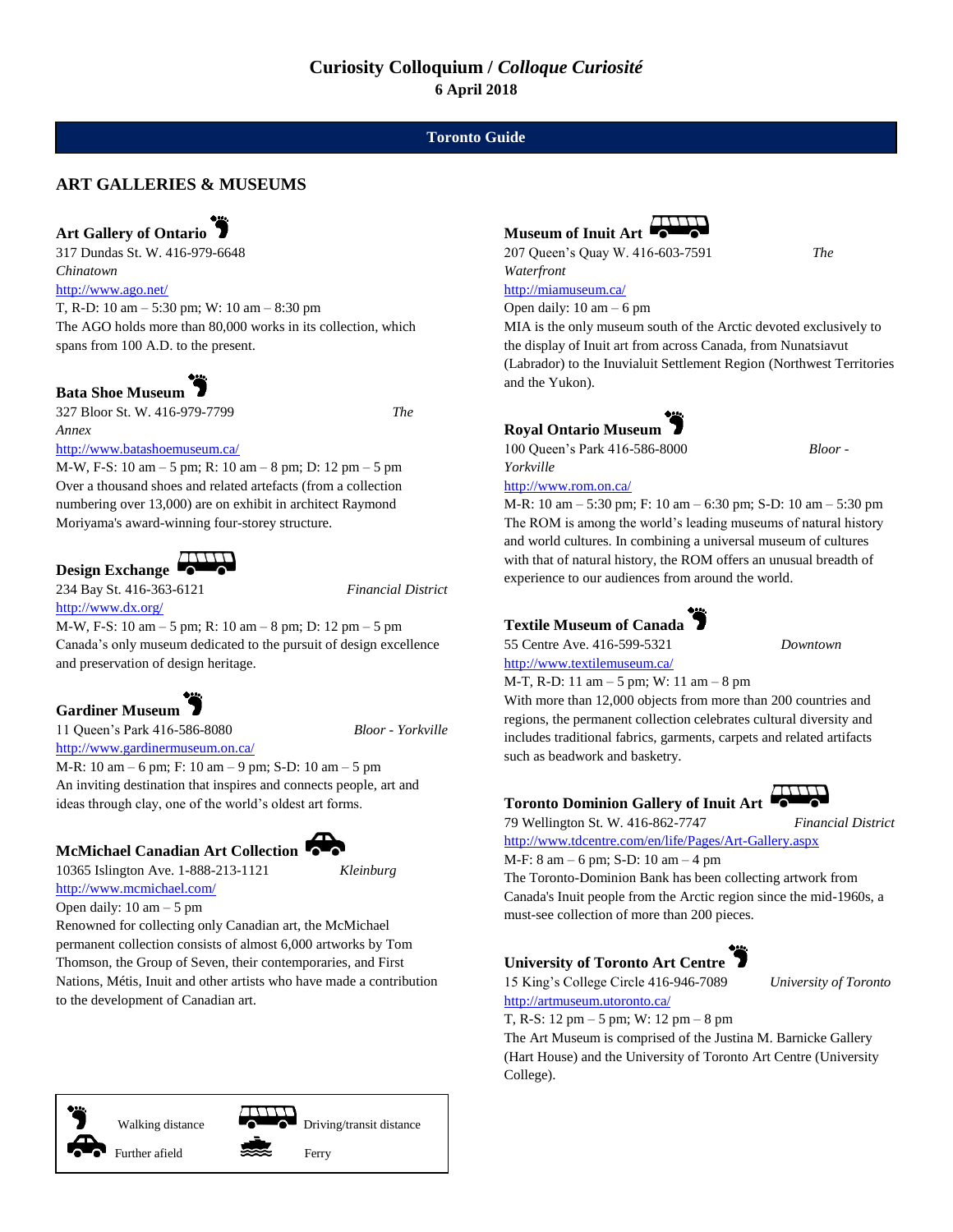#### **HISTORIC AREAS & BUILDINGS**

**Campbell House Museum** 

160 Queen St. W. 416-597-0227 *Queen Street West*

<http://www.campbellhousemuseum.ca/>

T-F: 9:30 am – 4:30 pm; S: 12 pm – 4:30 pm The oldest surviving building from the Town of York and an outstanding example of Georgian architecture built in 1822..

## **Casa Loma**

1 Austin Terrace 416-923-1171 *The Annex*

<http://www.casaloma.org/>

Open daily:  $9:30 \text{ am} - 5 \text{ pm}$ 

Visit Canada's Majestic Castle and step back in time to a period of European elegance and splendour.



Mill Street and Parliament *Distillery Historic District* <http://www3.thedistillerydistrict.com/>

Open daily

Home to many of Toronto's hottest designer boutiques, unique cafes, artisan shops, breathtaking art galleries, performance venues and award-winning restaurants.

# **Fort York National Historic Site**

100 Garrison Rd. 416-392-6907 *Downtown West* [http://www1.toronto.ca/wps/portal/contentonly?vgnextoid=b59c2](http://www1.toronto.ca/wps/portal/contentonly?vgnextoid=b59c2271635af310VgnVCM10000071d60f89RCRD) [271635af310VgnVCM10000071d60f89RCRD](http://www1.toronto.ca/wps/portal/contentonly?vgnextoid=b59c2271635af310VgnVCM10000071d60f89RCRD)

M-F: 10 am – 4 pm; S-D: 10 am – 5 pm

Explore Canada's largest collection of original War of 1812 buildings and take part in year-round special events on this 43 acre site.

**Kensington Market** 

Dundas West and Kensington *Kensington* 

*Market* <http://www.kensington-market.ca/>

Open daily Toronto's most vibrant and diverse neighbourhood, located in the heart of the city.

# **Ontario Parliament Building**

111 Wellesley St. W. 416-325-7500 *University of Toronto* <http://www.ontla.on.ca/web/home.do>

M-F 9:30 am – 5:30 pm

Opened officially on April 4, 1893 after six years of construction above the historic grounds of Queen's Park in downtown Toronto.

#### **Sainte-Marie among the Hurons**

16164, Highway 12 East 705-526-7838 *Midland*



<http://www.saintemarieamongthehurons.on.ca/>

Open daily: 10 am – 5 pm

*Hill*

Sainte-Marie among the Hurons was a French Jesuit settlement in Wendake, the land of the Wendat, near modern Midland, Ontario, from 1639 to 1649. It was the first European settlement in what is now the province of Ontario.

#### **Spadina Museum: Historic House & Gardens**



[http://www1.toronto.ca/wps/portal/contentonly?vgnextoid=919d2](http://www1.toronto.ca/wps/portal/contentonly?vgnextoid=919d2271635af310VgnVCM10000071d60f89RCRD) [271635af310VgnVCM10000071d60f89RCRD](http://www1.toronto.ca/wps/portal/contentonly?vgnextoid=919d2271635af310VgnVCM10000071d60f89RCRD)

285 Spadina Rd. 416-392-6910 *Forest* 

T-F: 12 pm – 4 pm; S-D: 12 pm – 5 pm Reflecting the time when Toronto experienced increased immigration, the vote for women, the stock market crash, prohibition and the introduction of public health and welfare.

#### **St. Lawrence Market Complex**



92 Front St. E. 416-392-7219 *Old Town Toronto*

<http://www.stlawrencemarket.com/>

T-R: 8 am – 6 pm; F: 8 am – 7 pm; S: 5 am – 5 pm One of the world's great markets – each merchant a square on a lively and authentic patchquilt.

### **Todmorden Mills Heritage Site**



67 Pottery Rd. 416-396-2819 *Don* 

*Valley* [http://www1.toronto.ca/wps/portal/contentonly?vgnextoid=d5ed2](http://www1.toronto.ca/wps/portal/contentonly?vgnextoid=d5ed2271635af310VgnVCM10000071d60f89RCRD) [271635af310VgnVCM10000071d60f89RCRD](http://www1.toronto.ca/wps/portal/contentonly?vgnextoid=d5ed2271635af310VgnVCM10000071d60f89RCRD)

W-F: 12 pm – 4 pm; S-D: 12 pm – 4:30 pm A complex of historic buildings which were once part of the small industrial community of Todmorden set in the scenic Don Valley.

# **University of Toronto**

25 King's College Circle 416-978-2011 *University of Toronto*

<http://www.utoronto.ca/>

M-F: 11 am – 2 pm; S: 11:00 am

U of T is committed to being an internationally significant research university, with undergraduate, graduate and professional programs of excellent quality.





Walking distance  $\bullet$  Driving/transit distance



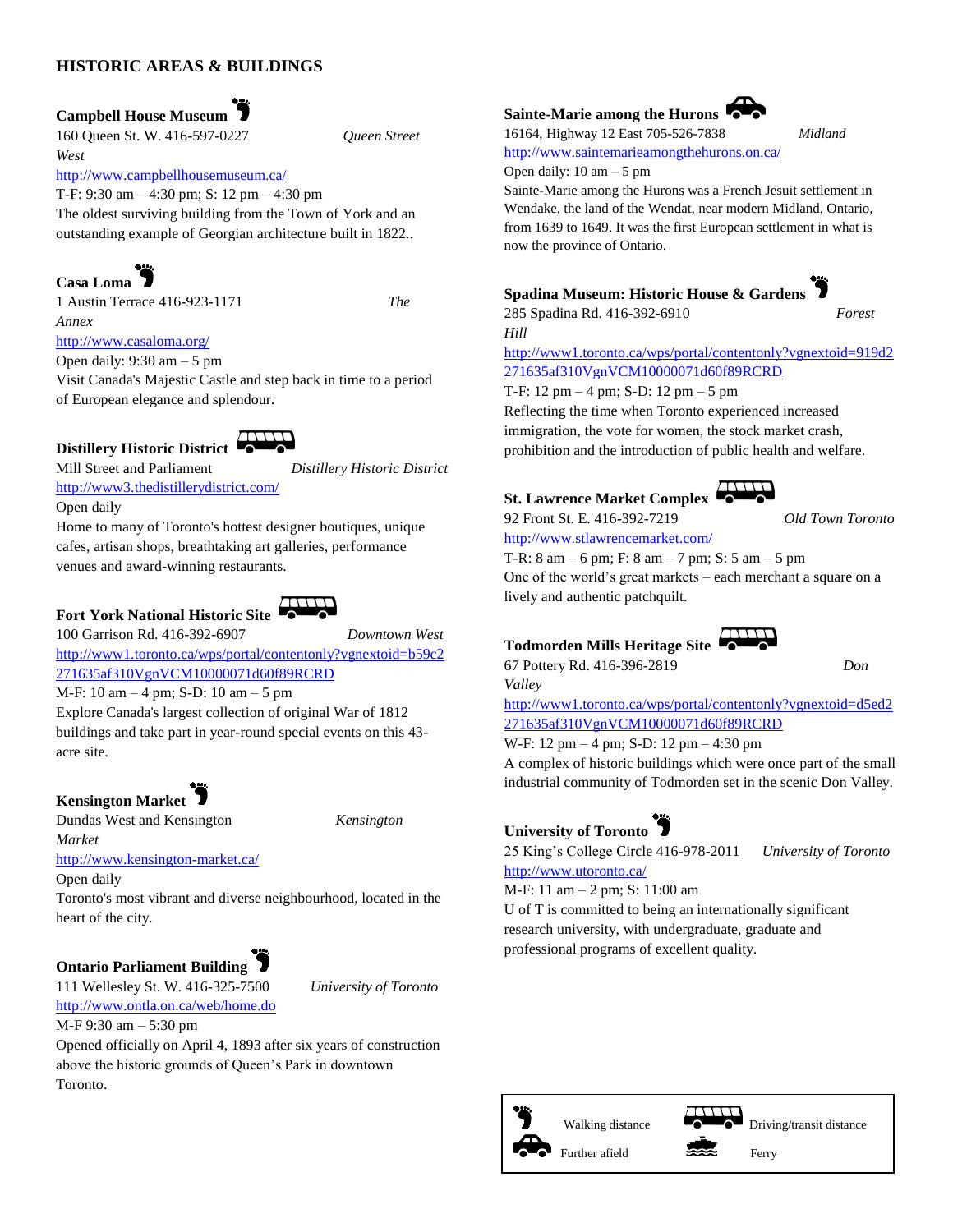#### **LIBRARIES**

#### **Toronto Reference Library**

789 Yonge St. 416- 395-5577 *Bloor – Yorkville*

<http://www.torontopubliclibrary.ca/>

M-R: 9:30 am – 8:30 pm; F: 9:30 am – 5:30 pm; S: 9 am – 5 pm; D: 1:30 pm – 5 pm

With 98 branches, Toronto Public Library is the largest public library system in Canada, and the world's busiest urban library system.

**U of T: Thomas Fisher Rare Book Library**

120 St. George St. 416- 978-5285 *University of Toronto*

<http://fisher.library.utoronto.ca/>

M-F: 9 am – 5 pm

Thomas Fisher houses the Department of Rare Books and Special Collections including books, manuscripts and other materials and the U of T Archives and Records Management Services.

#### **ENTERTAINMENT COMPLEXES**

**CN Tower CONTINUES** 

301 Front St. W. 416-868-6937 *Entertainment District*

#### <http://www.cntower.ca/intro.html> Open daily: 9 am – 10:30 pm

Classified in 1995 as one of the Seven Wonders of the Modern World by the American Society of Civil Engineers.

#### **Hockey Hall of Fame**

30 Yonge St. 416-360-7765 *Financial District* <http://www.hhof.com/>

M-F: 10 am – 5 pm; S: 9:30 am – 6 pm; D: 10:30 am – 5 pm Toronto's premier hockey attraction is home of the Stanley Cup and the best of hockey, you can DO IT ALL...AT THE HALL.

**Medieval Times** 

10 Dufferin St. Exhibition Place 1-888-WE-JOUST *CNE Grounds*

<http://www.medievaltimes.com/toronto.aspx>

F: 7:30 pm; S: 4:30 & 7:30 pm; D: 4:30 pm Surrender to an age of bravery and honor and witness epic battles of steel and steed during our all-new show.

Ontario Science Centre 770 Don Mills Rd. 416-696-3177 *North York*

<https://www.ontariosciencecentre.ca/> M-F: 10 am – 4 pm; S-D: 10 am – 5 pm An iconic cultural attraction, the home to interactive experiences with science and technology.

#### **Ripley's Aquarium of Canada**

288 Bremner Blvd. 647-351-FISH *Entertainment District*

<http://www.ripleyaquariums.com/canada/>

Open daily: 9 am – 11 pm Canada's largest indoor aquarium

# **TIFF Bell Light Box**

350 King St. W. 416-968-3456 *Entertainment District* <http://tiff.net/>

Open daily: 8 am – 12 am

TIFF is dedicated to presenting the best of international and Canadian cinema to film lovers with a space dedicated to film related exhibitions and moving image artworks that explore the intersections between cinema and the visual arts.

#### **CULTURAL CENTRES**

**Evergreen Brick Works** 

550 Bayview Ave. 416- 596-1495 *Don Valley*

<http://www.evergreen.ca/get-involved/evergreen-brick-works> M-F: 9 am – 5 pm; S 8 am – 4 pm; D 10 am – 4 pm A community environmental centre that inspires and equips visitors to live, work and play more sustainably.



235 Queen's Quay W. 416-973-4000 *The Waterfront* <http://www.harbourfrontcentre.com/>

M-F: 9 am – 6 pm

An innovative, non-profit cultural organization which provides internationally renowned programming in the arts, culture, education and recreation, all within a collection of distinctive venues in the heart of Toronto's downtown waterfront.

Walking distance  $\bullet$  Driving/transit distance Further afield Ferry